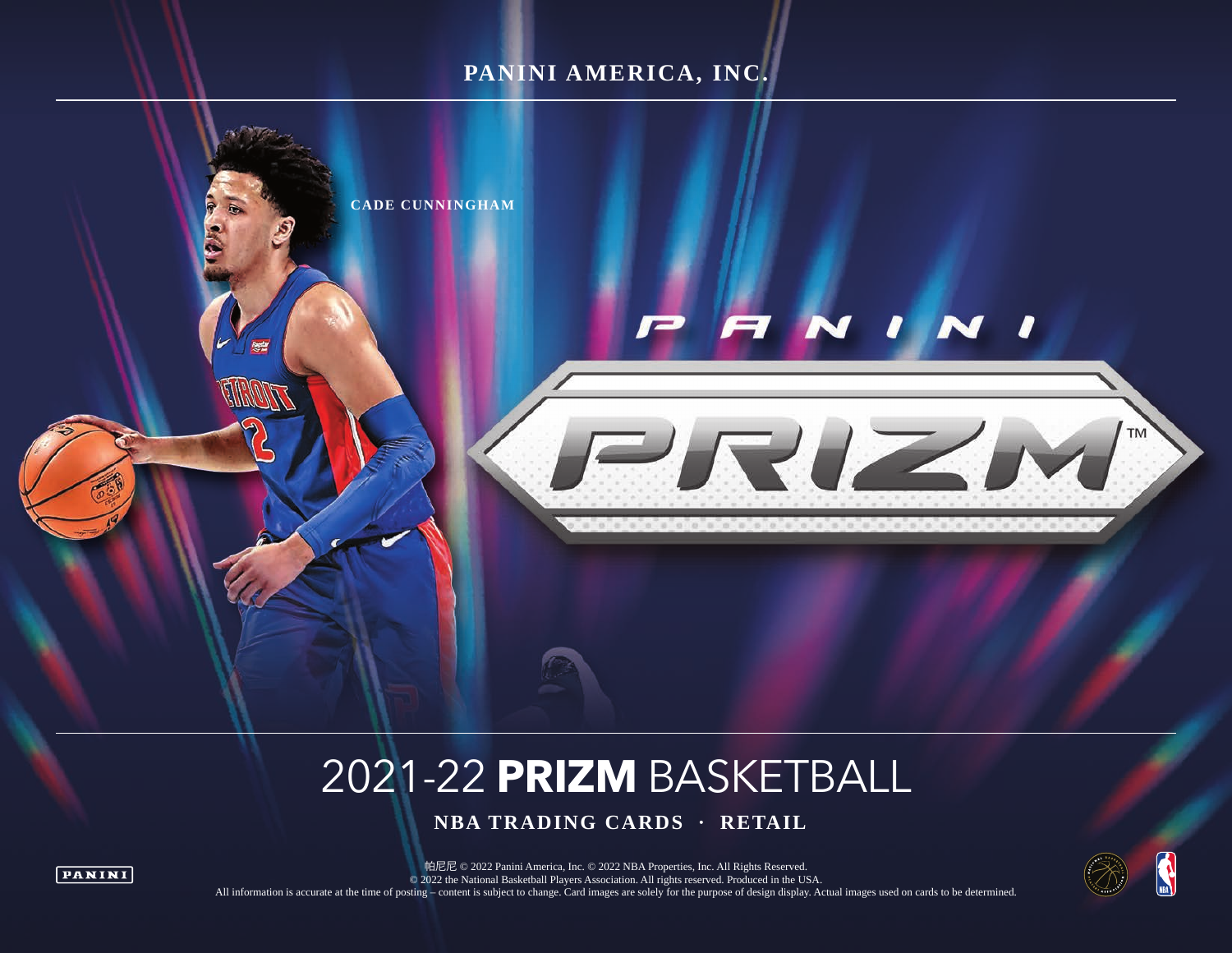

*HANGER BOX EXCLUSIVE*

ROOKIE PENMANSHIP ORANGE ICE **PENMANSHIP ROOKIE PENMANSHIP PRIZMS** SILVER





Penmanship and Rookie Penmanship contain autographs from some of the top superstars in the league from past to present. Search the top rookies in a deep 2021-22 rookie class.





帕尼尼 © 2022 Panini America, Inc. © 2022 NBA Properties, Inc. All Rights Reserved. © 2022 the National Basketball Players Association. All rights reserved. Produced in the USA. All information is accurate at the time of posting – content is subject to change. Card images are solely for the purpose of design display. Actual images used on cards to be determined.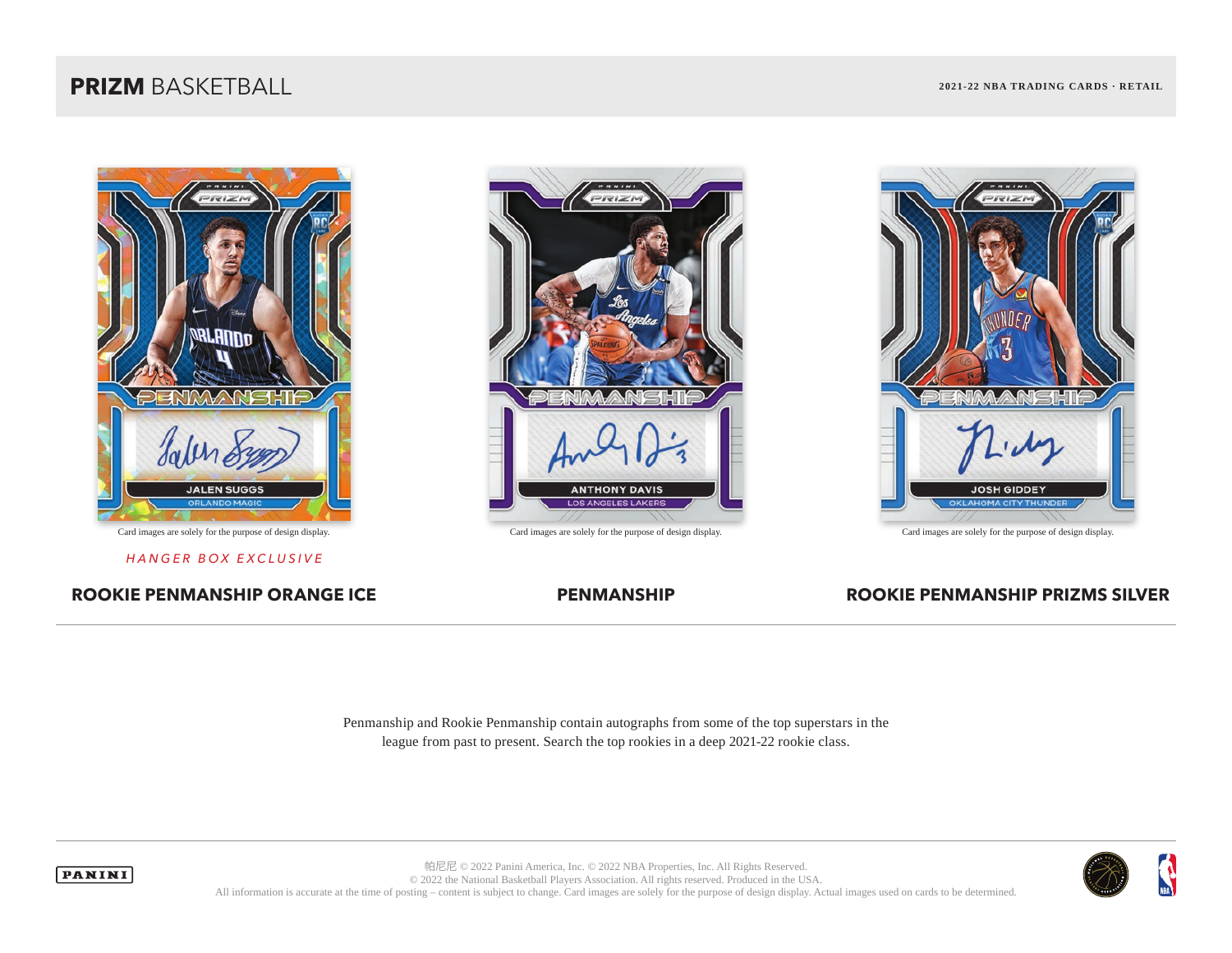



Card images are solely for the purpose of design display. Card images are solely for the purpose of design display. Card images are solely for the purpose of design display.



*HANGER BOX EXCLUSIVE RETAIL BOX EXCLUSIVE MULTI-PACK EXCLUSIVE*

### **BASE PRIZMS ORANGE ICE BASE PRIZMS PINK PULSAR BASE PRIZMS PURPLE PULSAR**

Look for the popular Retail Exclusive Parallels throught different Retail SKUs! Find the top players from around the league including the new 2021-22 NBA Draft Class!



 $\mathbf{\hat{y}}$ 



帕尼尼 © 2022 Panini America, Inc. © 2022 NBA Properties, Inc. All Rights Reserved. © 2022 the National Basketball Players Association. All rights reserved. Produced in the USA. All information is accurate at the time of posting – content is subject to change. Card images are solely for the purpose of design display. Actual images used on cards to be determined.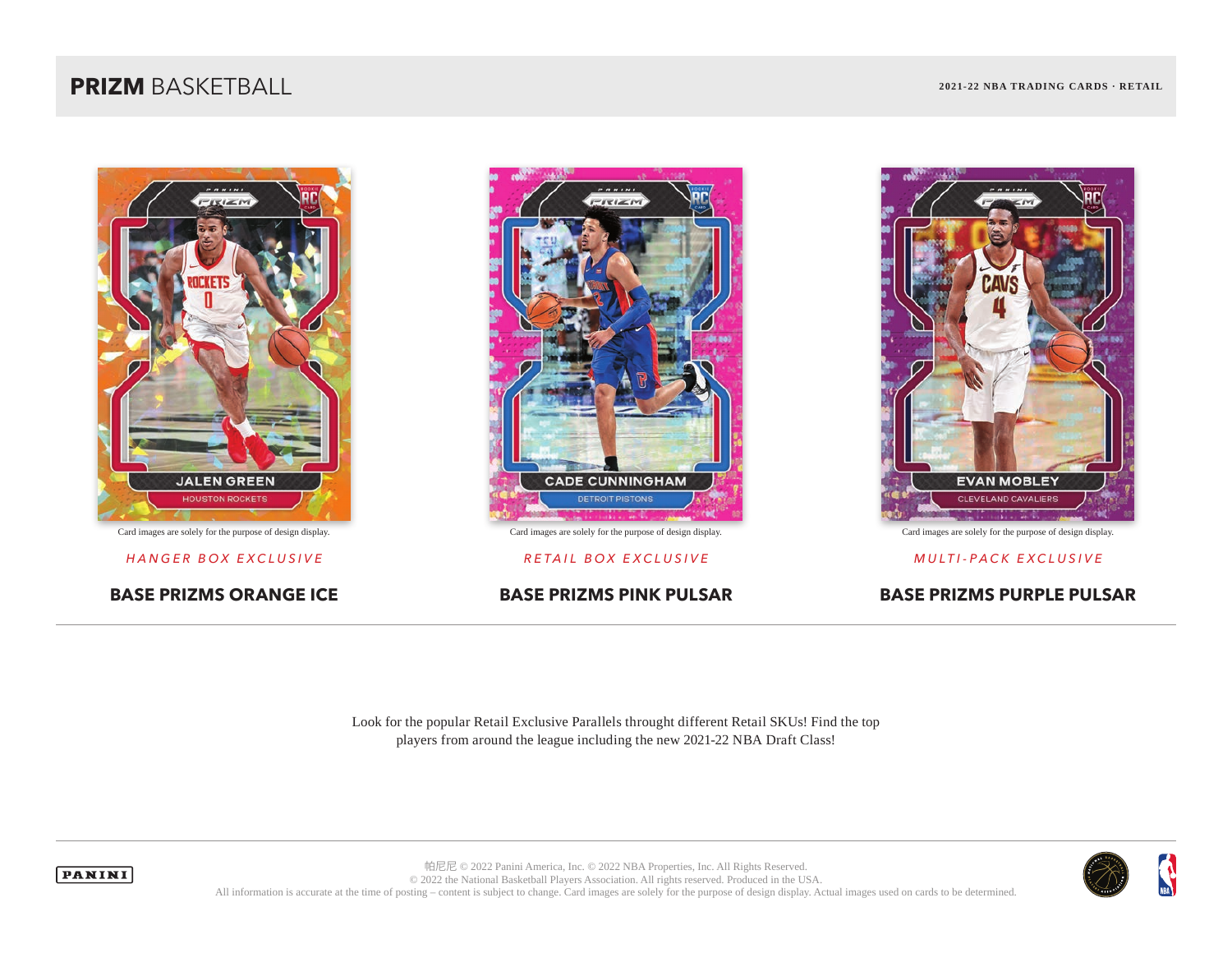





### *RETAIL*

### **DOMINANCE NBA 75TH LOGO RETAIL NBA 75TH LOGO RETAIL**

Celebrate the 75th season of the NBA this year in Prizm! Collect a variety of Retail Exclusive inserts throughout various Retail SKUs!





帕尼尼 © 2022 Panini America, Inc. © 2022 NBA Properties, Inc. All Rights Reserved. © 2022 the National Basketball Players Association. All rights reserved. Produced in the USA. All information is accurate at the time of posting – content is subject to change. Card images are solely for the purpose of design display. Actual images used on cards to be determined.